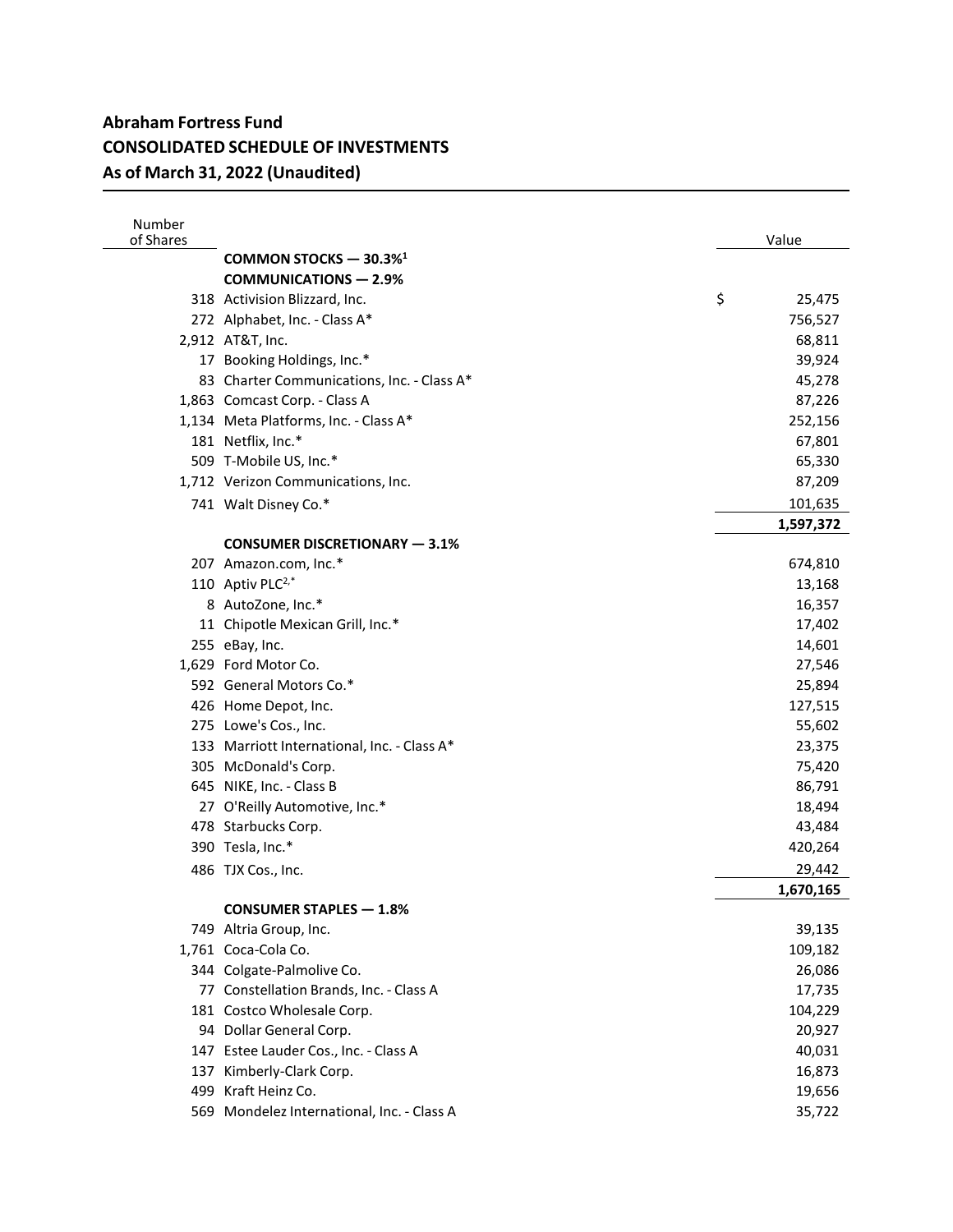| Number<br>of Shares |                                              | Value        |
|---------------------|----------------------------------------------|--------------|
|                     | <b>COMMON STOCKS<sup>1</sup></b> (Continued) |              |
|                     | <b>CONSUMER STAPLES (Continued)</b>          |              |
|                     | 216 Monster Beverage Corp.*                  | \$<br>17,258 |
|                     | 564 PepsiCo, Inc.                            | 94,402       |
|                     | 635 Philip Morris International, Inc.        | 59,652       |
|                     | 987 Procter & Gamble Co.                     | 150,814      |
|                     | 195 Target Corp.                             | 41,383       |
|                     | 352 Walgreens Boots Alliance, Inc.           | 15,759       |
|                     | 1,131 Walmart, Inc.                          | 168,428      |
|                     |                                              | 977,272      |
|                     | $ENERGY - 0.7%$                              |              |
|                     | 786 Chevron Corp.                            | 127,985      |
|                     | 538 ConocoPhillips                           | 53,800       |
|                     | 239 EOG Resources, Inc.                      | 28,496       |
|                     | 1,726 Exxon Mobil Corp.                      | 142,550      |
|                     | 100 Pioneer Natural Resources Co.            | 25,003       |
|                     | 572 Schlumberger N.V. <sup>2</sup>           | 23,629       |
|                     |                                              | 401,463      |
|                     | $FINANCIALS - 2.6%$                          |              |
|                     | 316 American Express Co.                     | 59,092       |
|                     | 339 American International Group, Inc.       | 21,279       |
|                     | 90 Aon PLC - Class A <sup>2</sup>            | 29,307       |
|                     | 3,337 Bank of America Corp.                  | 137,551      |
|                     | 337 Bank of New York Mellon Corp.            | 16,725       |
|                     | 913 Berkshire Hathaway, Inc. - Class B*      | 322,207      |
|                     | 62 BlackRock, Inc.                           | 47,379       |
|                     | 174 Capital One Financial Corp.              | 22,844       |
|                     | 771 Charles Schwab Corp.                     | 65,003       |
|                     | 176 Chubb Ltd. <sup>2</sup>                  | 37,646       |
|                     | 809 Citigroup, Inc.                          | 43,201       |
|                     | 147 CME Group, Inc.                          | 34,965       |
|                     | 142 Goldman Sachs Group, Inc.                | 46,874       |
|                     | 230 Intercontinental Exchange, Inc.          | 30,388       |
|                     | 1,205 JPMorgan Chase & Co.                   | 164,266      |
|                     | 206 Marsh & McLennan Cos., Inc.              | 35,106       |
|                     | 343 MetLife, Inc.                            | 24,106       |
|                     | 732 Morgan Stanley                           | 63,977       |
|                     | 172 PNC Financial Services Group, Inc.       | 31,725       |
|                     | 238 Progressive Corp.                        | 27,130       |
|                     | 92 T. Rowe Price Group, Inc.                 | 13,909       |
|                     | 544 Truist Financial Corp.                   | 30,845       |
|                     | 605 U.S. Bancorp                             | 32,156       |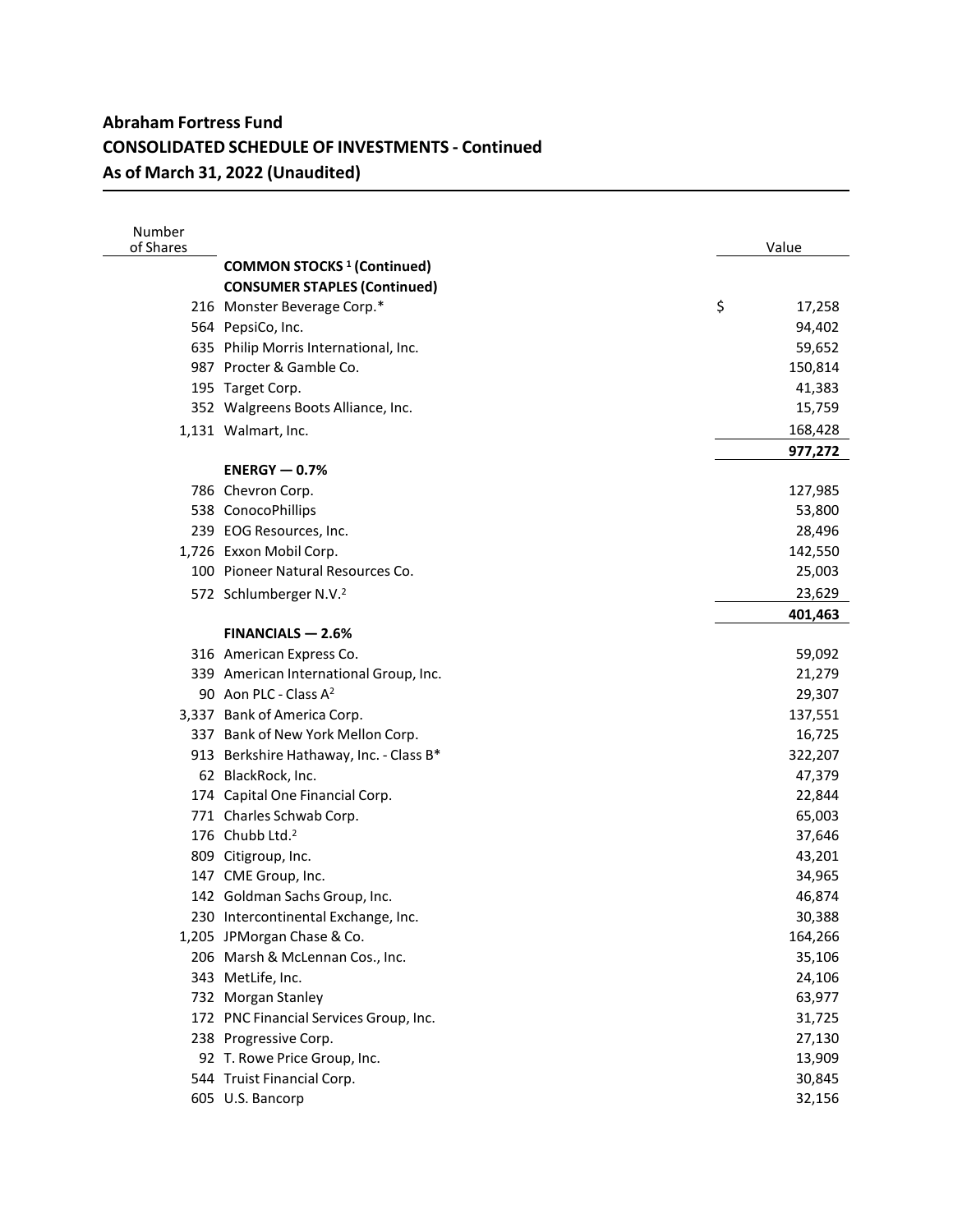| Number<br>of Shares |                                              | Value     |           |
|---------------------|----------------------------------------------|-----------|-----------|
|                     | <b>COMMON STOCKS<sup>1</sup></b> (Continued) |           |           |
|                     | <b>FINANCIALS (Continued)</b>                |           |           |
|                     | 1,626 Wells Fargo & Co.                      | <u>ي</u>  | 78,796    |
|                     |                                              | 1,416,477 |           |
|                     | <b>HEALTH CARE - 3.5%</b>                    |           |           |
|                     | 721 Abbott Laboratories                      |           | 85,338    |
|                     | 721 AbbVie, Inc.                             |           | 116,881   |
|                     | 123 Agilent Technologies, Inc.               |           | 16,277    |
|                     | 32 Align Technology, Inc.*                   |           | 13,952    |
|                     | 230 Amgen, Inc.                              |           | 55,619    |
|                     | 99 Anthem, Inc.                              |           | 48,631    |
|                     | 204 Baxter International, Inc.               |           | 15,818    |
|                     | 116 Becton, Dickinson and Co.                |           | 30,856    |
|                     | 581 Boston Scientific Corp.*                 |           | 25,732    |
|                     | 905 Bristol-Myers Squibb Co.                 |           | 66,092    |
|                     | 238 Centene Corp.*                           |           | 20,037    |
|                     | 135 Cigna Corp.                              |           | 32,347    |
|                     | 538 CVS Health Corp.                         |           | 54,451    |
|                     | 291 Danaher Corp.                            |           | 85,359    |
|                     | 40 Dexcom, Inc.*                             |           | 20,464    |
|                     | 255 Edwards Lifesciences Corp.*              |           | 30,019    |
|                     | 390 Eli Lilly & Co.                          |           | 111,684   |
|                     | 511 Gilead Sciences, Inc.                    |           | 30,379    |
|                     | 127 HCA Healthcare, Inc.                     |           | 31,829    |
|                     | 52 Humana, Inc.                              |           | 22,629    |
|                     | 35 IDEXX Laboratories, Inc.*                 |           | 19,147    |
|                     | 64 Illumina, Inc.*                           |           | 22,362    |
|                     | 146 Intuitive Surgical, Inc.*                |           | 44,045    |
|                     | 78 IQVIA Holdings, Inc.*                     |           | 18,034    |
|                     | 1,073 Johnson & Johnson                      |           | 190,168   |
|                     | 548 Medtronic PLC <sup>2</sup>               |           | 60,801    |
|                     | 1,030 Merck & Co., Inc.                      |           | 84,511    |
|                     | 165 Moderna, Inc.*                           |           | 28,423    |
|                     | 2,288 Pfizer, Inc.                           |           | 118,450   |
|                     | 44 Regeneron Pharmaceuticals, Inc.*          |           | 30,730    |
|                     | 154 Stryker Corp.                            |           | 41,172    |
|                     | 161 Thermo Fisher Scientific, Inc.           |           | 95,095    |
|                     | 384 UnitedHealth Group, Inc.                 |           | 195,828   |
|                     | 104 Vertex Pharmaceuticals, Inc.*            |           | 27,141    |
|                     | 193 Zoetis, Inc.                             |           | 36,398    |
|                     |                                              |           | 1,926,699 |
|                     | <b>INDUSTRIALS - 1.7%</b>                    |           |           |

3M Co. 34,987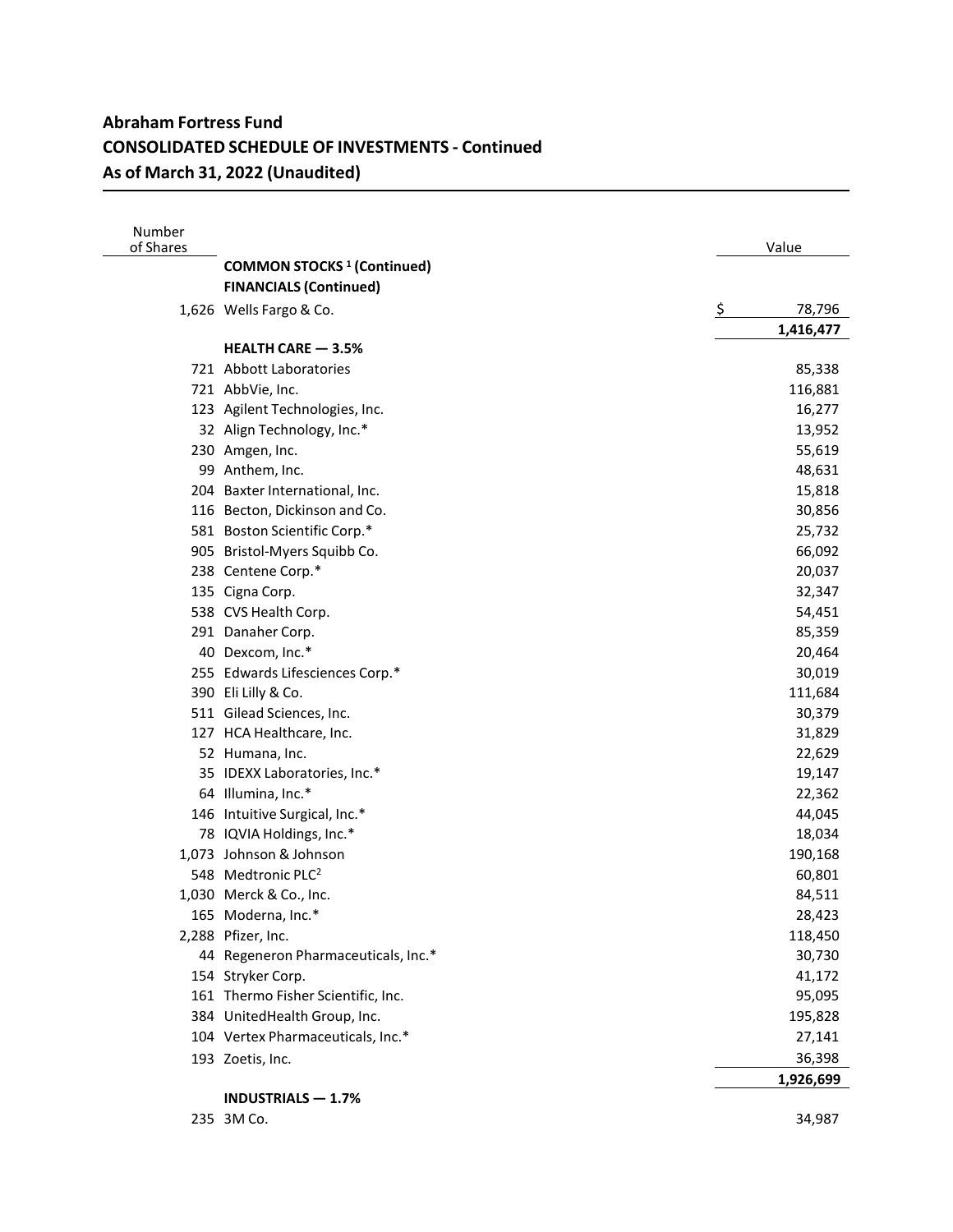| Number<br>of Shares |                                                     | Value        |
|---------------------|-----------------------------------------------------|--------------|
|                     | <b>COMMON STOCKS<sup>1</sup></b> (Continued)        |              |
|                     | <b>INDUSTRIALS (Continued)</b>                      |              |
|                     | 244 Amphenol Corp. - Class A                        | \$<br>18,385 |
|                     | 240 Boeing Co.*                                     | 45,960       |
|                     | 353 Carrier Global Corp.                            | 16,192       |
|                     | 221 Caterpillar, Inc.                               | 49,243       |
|                     | 42 Cintas Corp.                                     | 17,866       |
|                     | 904 CSX Corp.                                       | 33,855       |
|                     | 125 Deere & Co.                                     | 51,932       |
|                     | 163 Eaton Corp. PLC <sup>2</sup>                    | 24,737       |
|                     | 243 Emerson Electric Co.                            | 23,826       |
|                     | 108 FedEx Corp.                                     | 24,990       |
|                     | 114 General Dynamics Corp.                          | 27,495       |
|                     | 448 General Electric Co.                            | 40,992       |
|                     | 281 Honeywell International, Inc.                   | 54,677       |
|                     | 128 Illinois Tool Works, Inc.                       | 26,803       |
|                     | 287 Johnson Controls International plc <sup>2</sup> | 18,819       |
|                     | 80 L3Harris Technologies, Inc.                      | 19,878       |
|                     | 112 Lockheed Martin Corp.                           | 49,437       |
|                     | 99 Norfolk Southern Corp.                           | 28,237       |
|                     | 65 Northrop Grumman Corp.                           | 29,069       |
|                     | 47 Old Dominion Freight Line, Inc.                  | 14,038       |
|                     | 610 Raytheon Technologies Corp.                     | 60,433       |
|                     | 129 Republic Services, Inc.                         | 17,093       |
|                     | 133 TE Connectivity Ltd. <sup>2</sup>               | 17,420       |
|                     | 97 Trane Technologies PLC <sup>2</sup>              | 14,812       |
|                     | 262 Union Pacific Corp.                             | 71,581       |
|                     | 354 United Parcel Service, Inc. - Class B           | 75,919       |
|                     | 171 Waste Management, Inc.                          | 27,103       |
|                     |                                                     | 935,779      |
|                     | $MATERIALS - 0.4%$                                  |              |
|                     | 90 Air Products and Chemicals, Inc.                 | 22,492       |
|                     | 211 DuPont de Nemours, Inc.                         | 15,525       |
|                     | 117 Ecolab, Inc.                                    | 20,658       |
|                     | 599 Freeport-McMoRan, Inc.                          | 29,794       |
|                     | 208 Linde PLC <sup>2</sup>                          | 66,442       |
|                     | 325 Newmont Corp.                                   | 25,821       |
|                     | 107 Sherwin-Williams Co.                            | 26,709       |
|                     |                                                     | 207,441      |
|                     | REAL ESTATE - 0.4%                                  |              |
|                     | 186 American Tower Corp. - REIT                     | 46,727       |
|                     | 176 Crown Castle International Corp. - REIT         | 32,489       |
|                     | 119 Digital Realty Trust, Inc. - REIT               | 16,874       |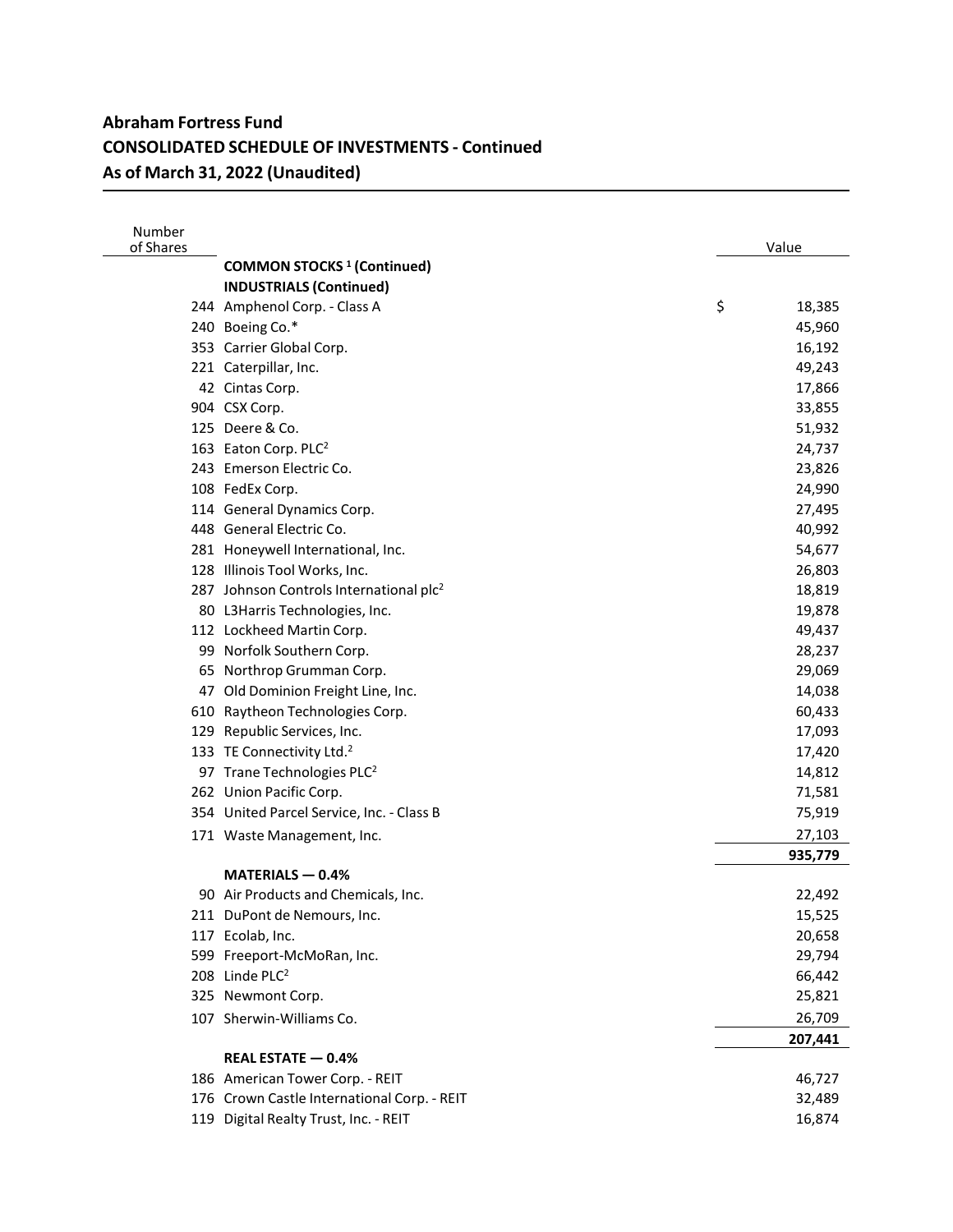| Number<br>of Shares |                                                    | Value        |
|---------------------|----------------------------------------------------|--------------|
|                     | <b>COMMON STOCKS<sup>1</sup></b> (Continued)       |              |
|                     | <b>REAL ESTATE (Continued)</b>                     |              |
|                     | 37 Equinix, Inc. - REIT                            | \$<br>27,440 |
|                     | 302 Prologis, Inc. - REIT                          | 48,767       |
|                     | 71 Public Storage - REIT                           | 27,710       |
|                     | 134 Simon Property Group, Inc. - REIT              | 17,629       |
|                     |                                                    | 217,636      |
|                     | TECHNOLOGY - 8.0%                                  |              |
|                     | 269 Accenture PLC - Class A <sup>2</sup>           | 90,715       |
|                     | 194 Adobe, Inc.*                                   | 88,390       |
|                     | 666 Advanced Micro Devices, Inc.*                  | 72,820       |
|                     | 214 Analog Devices, Inc.                           | 35,349       |
|                     | 6,689 Apple, Inc.                                  | 1,167,966    |
|                     | 362 Applied Materials, Inc.                        | 47,712       |
|                     | 125 Arista Networks, Inc.*                         | 17,372       |
|                     | 90 Autodesk, Inc.*                                 | 19,291       |
|                     | 172 Automatic Data Processing, Inc.                | 39,137       |
|                     | 168 Broadcom, Inc.                                 | 105,786      |
|                     | 113 Cadence Design Systems, Inc.*                  | 18,584       |
|                     | 1,720 Cisco Systems, Inc.                          | 95,907       |
|                     | 214 Cognizant Technology Solutions Corp. - Class A | 19,189       |
|                     | 248 Fidelity National Information Services, Inc.   | 24,904       |
|                     | 269 Fiserv, Inc.*                                  | 27,277       |
|                     | 67 Fortinet, Inc.*                                 | 22,897       |
|                     | 1,658 Intel Corp.                                  | 82,170       |
|                     | 366 International Business Machines Corp.          | 47,587       |
|                     | 115 Intuit, Inc.                                   | 55,297       |
|                     | 62 KLA Corp.                                       | 22,696       |
|                     | 57 Lam Research Corp.                              | 30,644       |
|                     | 401 Mastercard, Inc. - Class A                     | 143,309      |
|                     | 226 Microchip Technology, Inc.                     | 16,982       |
|                     | 457 Micron Technology, Inc.                        | 35,596       |
|                     | 3,061 Microsoft Corp.                              | 943,737      |
|                     | 76 Moody's Corp.                                   | 25,643       |
| 69                  | Motorola Solutions, Inc.                           | 16,712       |
|                     | 34 MSCI, Inc.                                      | 17,098       |
|                     | 1,019 NVIDIA Corp.                                 | 278,044      |
|                     | 108 NXP Semiconductors N.V. <sup>2</sup>           | 19,989       |
|                     | 1,089 Oracle Corp.                                 | 90,093       |
| 147                 | Paychex, Inc.                                      | 20,061       |
| 479                 | PayPal Holdings, Inc.*                             | 55,396       |
| 457                 | QUALCOMM, Inc.                                     | 69,839       |
| 43                  | Roper Technologies, Inc.                           | 20,306       |
|                     | 144 S&P Global, Inc.                               | 59,066       |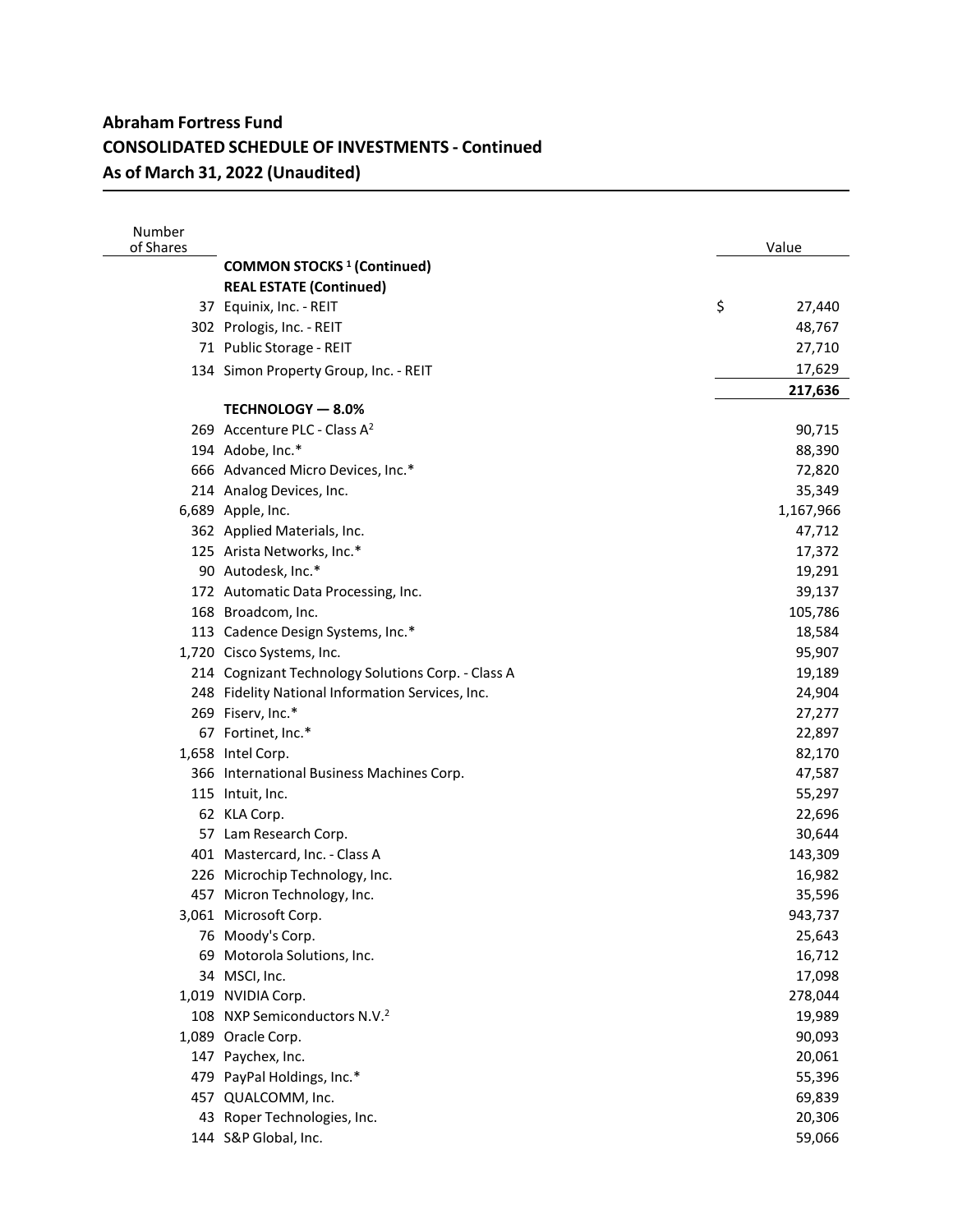| Number<br>of Shares |                                              | Value        |
|---------------------|----------------------------------------------|--------------|
|                     | <b>COMMON STOCKS<sup>1</sup></b> (Continued) |              |
|                     | <b>TECHNOLOGY (Continued)</b>                |              |
|                     | 402 salesforce.com, Inc.*                    | \$<br>85,353 |
|                     | 81 ServiceNow, Inc.*                         | 45,108       |
|                     | 63 Synopsys, Inc.*                           | 20,996       |
|                     | 377 Texas Instruments, Inc.                  | 69,172       |
|                     | 888 Visa, Inc. - Class A                     | 196,932      |
|                     |                                              | 4,361,122    |
|                     | UTILITIES $-5.2%$                            |              |
|                     | 2,283 Alliant Energy Corp.                   | 142,642      |
|                     | 1,565 Ameren Corp.                           | 146,734      |
|                     | 1,775 American Electric Power Co., Inc.      | 177,092      |
|                     | 745 American Water Works Co., Inc.           | 123,320      |
|                     | 1,315 Atmos Energy Corp.                     | 157,129      |
|                     | 2,144 CMS Energy Corp.                       | 149,951      |
|                     | 1,628 Consolidated Edison, Inc.              | 154,139      |
|                     | 962 Constellation Energy Corp.               | 54,113       |
|                     | 330 Dominion Energy, Inc.                    | 28,040       |
|                     | 1,158 DTE Energy Co.                         | 153,099      |
|                     | 314 Duke Energy Corp.                        | 35,061       |
|                     | 1,236 Entergy Corp.                          | 144,303      |
|                     | 2,031 Evergy, Inc.                           | 138,799      |
|                     | 1,522 Eversource Energy                      | 134,225      |
|                     | 2,888 Exelon Corp.                           | 137,556      |
|                     | 3,369 FirstEnergy Corp.                      | 154,502      |
|                     | 800 NextEra Energy, Inc.                     | 67,768       |
|                     | 4,624 PPL Corp.                              | 132,062      |
|                     | 2,100 Public Service Enterprise Group, Inc.  | 147,000      |
|                     | 2,471 Southern Co.                           | 179,172      |
|                     | 1,438 WEC Energy Group, Inc.                 | 143,527      |
|                     | 2,043 Xcel Energy, Inc.                      | 147,443      |
|                     |                                              | 2,847,677    |
|                     | <b>TOTAL COMMON STOCKS</b>                   |              |
|                     | (Cost \$16,839,745)                          | 16,559,103   |
| Principal           |                                              |              |
| Amount              |                                              |              |
|                     | U.S. TREASURY BILLS - 51.3%                  |              |
|                     | United States Treasury Bill                  |              |
| \$<br>1,500,000     | 0.000%, 6/30/2022                            | 1,498,069    |
| 8,575,000           | 0.000%, 7/7/20223                            | 8,561,743    |
| 350,000             | 0.000%, 7/21/2022                            | 349,281      |
| 7,450,000           | 0.000%, 7/21/2022                            | 7,434,698    |
| 7,000,000           | 0.000%, 8/11/2022                            | 6,978,678    |
| 150,000             | 0.000%, 8/25/2022                            | 149,469      |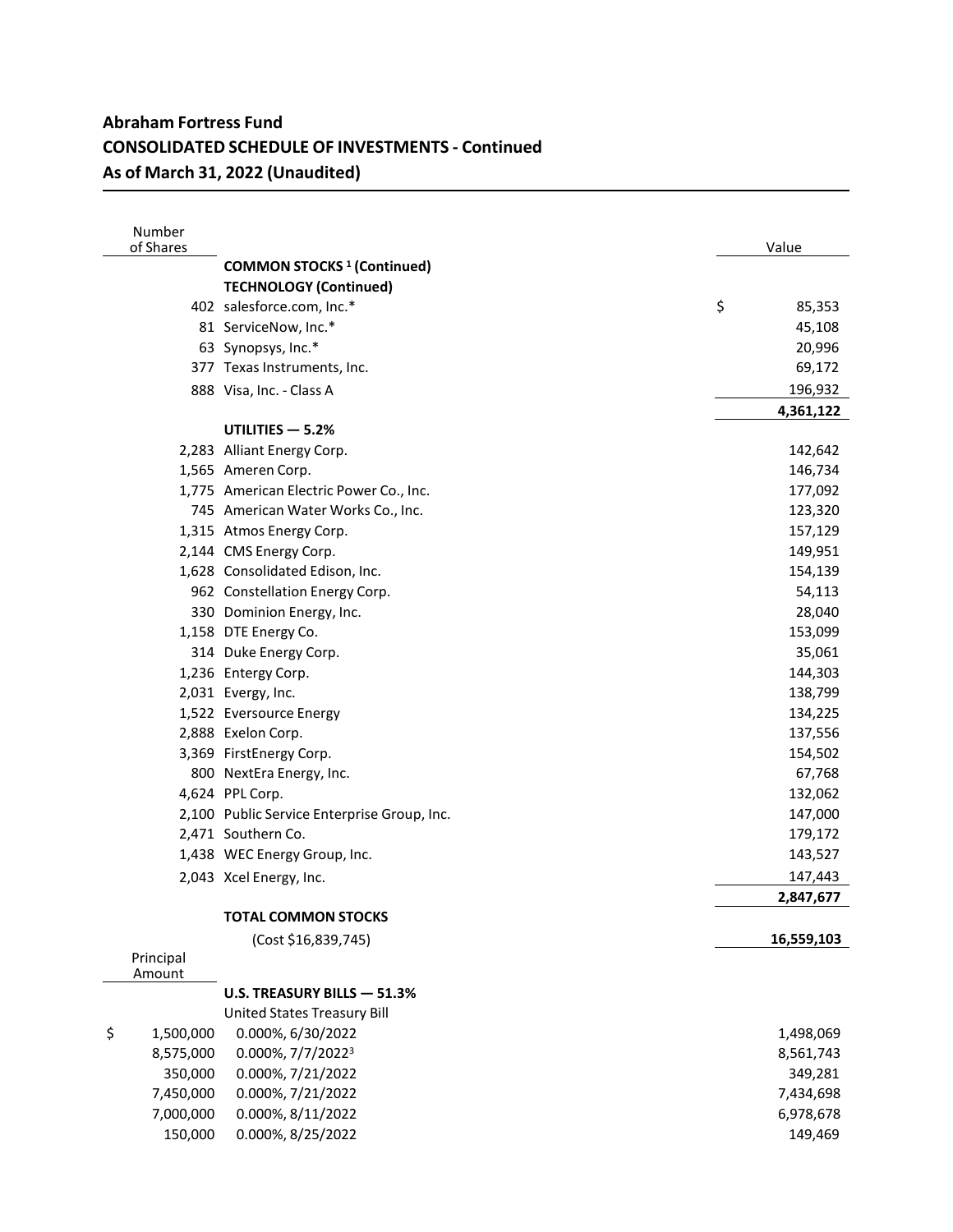| Principal<br>Amount |                                                  | Value            |
|---------------------|--------------------------------------------------|------------------|
|                     | <b>U.S. TREASURY BILLS (Continued)</b>           |                  |
| \$<br>425,000       | 0.000%, 8/25/2022                                | \$<br>423,495    |
| 2.700.000           | 0.000%, 9/8/2022                                 | 2,689,157        |
|                     | <b>TOTAL U.S. TREASURY BILLS</b>                 |                  |
|                     | (Cost \$28,108,520)                              | 28,084,590       |
|                     | U.S. TREASURY NOTES - 13.4%                      |                  |
|                     | <b>United States Treasury Note</b>               |                  |
| 2,000,000           | 0.500%, 6/30/2027                                | 1,809,688        |
| 2,000,000           | 0.625%, 12/31/2027                               | 1,805,390        |
| 2,000,000           | 1.250%, 6/30/2028                                | 1,862,500        |
| 2,000,000           | 1.375%, 12/31/2028                               | 1,871,172        |
|                     | <b>TOTAL U.S. TREASURY NOTES</b>                 |                  |
|                     | (Cost \$7,709,353)                               | 7,348,750        |
|                     | <b>SHORT-TERM INVESTMENTS - 0.0%</b>             |                  |
|                     | 10 UMB Bank demand deposit, 0.01% <sup>3,4</sup> | 10               |
|                     | <b>TOTAL SHORT-TERM INVESTMENTS</b>              |                  |
|                     | (Cost \$10)                                      | 10               |
|                     | <b>TOTAL INVESTMENTS - 95.0%</b>                 |                  |
|                     | (Cost \$52,657,628)                              | 51,992,453       |
|                     | Other Assets in Excess of Liabilities - 5.0%     | 2,762,832        |
|                     | <b>TOTAL NET ASSETS - 100.0%</b>                 | \$<br>54,755,285 |

PLC – Public Limited Company REIT – Real Estate Investment Trusts

<sup>1</sup>See additional notional stock exposure value via stock index futures on page 8.<br><sup>2</sup>Foreign security denominated in U.S. dollars.<br><sup>3</sup>All or a portion of this security is segregated as collateral for derivatives. The mark

4The rate is the annualized seven-day yield at period end.

\*Non-income producing security.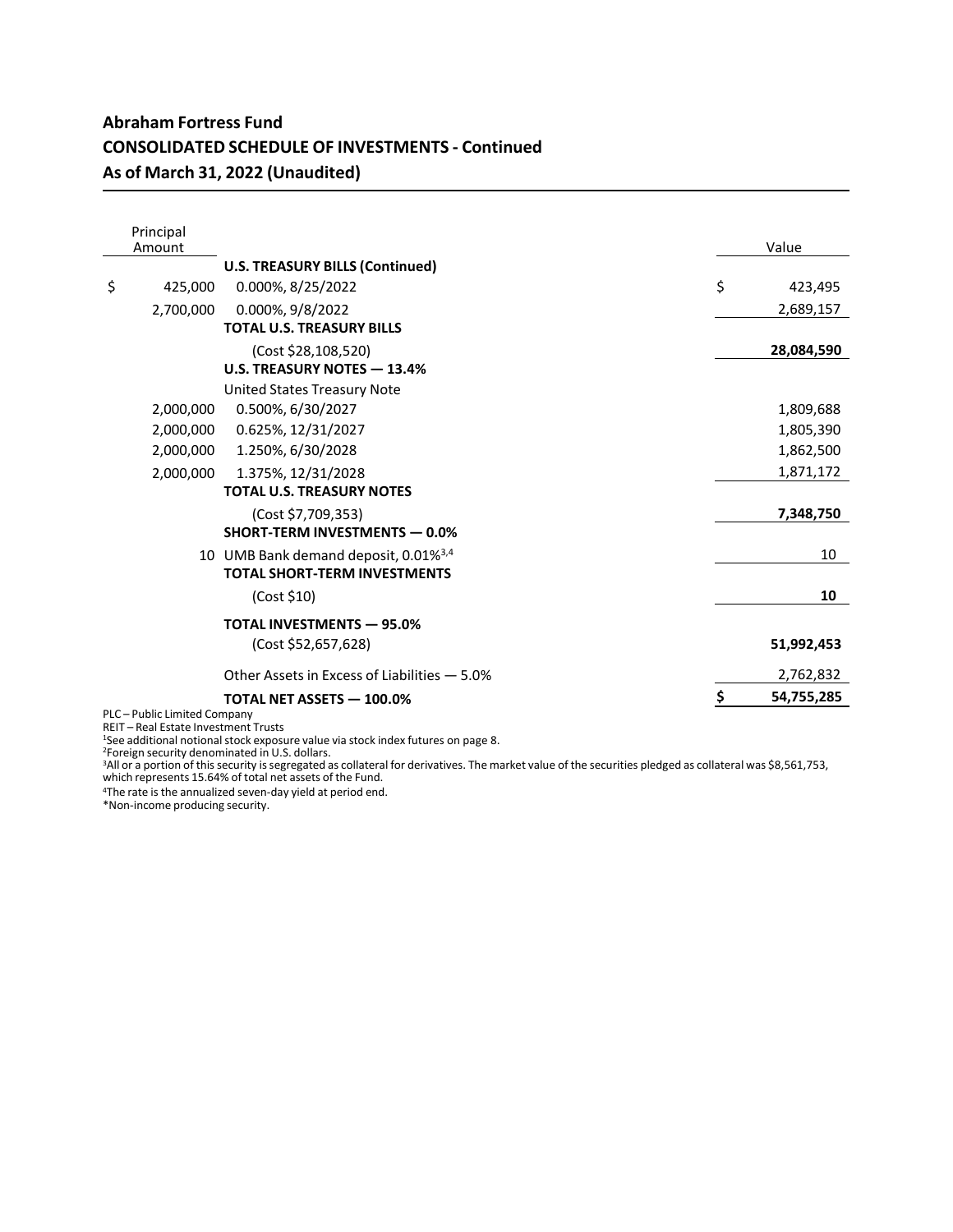|                             |                   |                  |   |                 |                |    | <b>Unrealized</b> |
|-----------------------------|-------------------|------------------|---|-----------------|----------------|----|-------------------|
|                             | <b>Expiration</b> | Number of        |   | <b>Notional</b> | Value at       |    | Appreciation      |
| <b>Long Contracts</b>       | Date              | <b>Contracts</b> |   | Value           | March 31, 2022 |    | (Depreciation)    |
| <b>Commodity Futures</b>    |                   |                  |   |                 |                |    |                   |
| <b>CMX Gold</b>             | June 2022         | 28               | Ŝ | 5,492,100 \$    | 5,471,200      | .s | (20, 900)         |
| <b>Index Futures</b>        |                   |                  |   |                 |                |    |                   |
| CME E-mini S&P 500          | June 2022         | 18               |   | 3,780,305       | 4,077,675      |    | 297,370           |
| NYF MSCI EAFE Index         | June 2022         | 40               |   | 4,075,329       | 4,288,800      |    | 213,471           |
| <b>Total Long Contracts</b> |                   |                  |   | 13,347,734      | 13,837,675     |    | 489,941           |